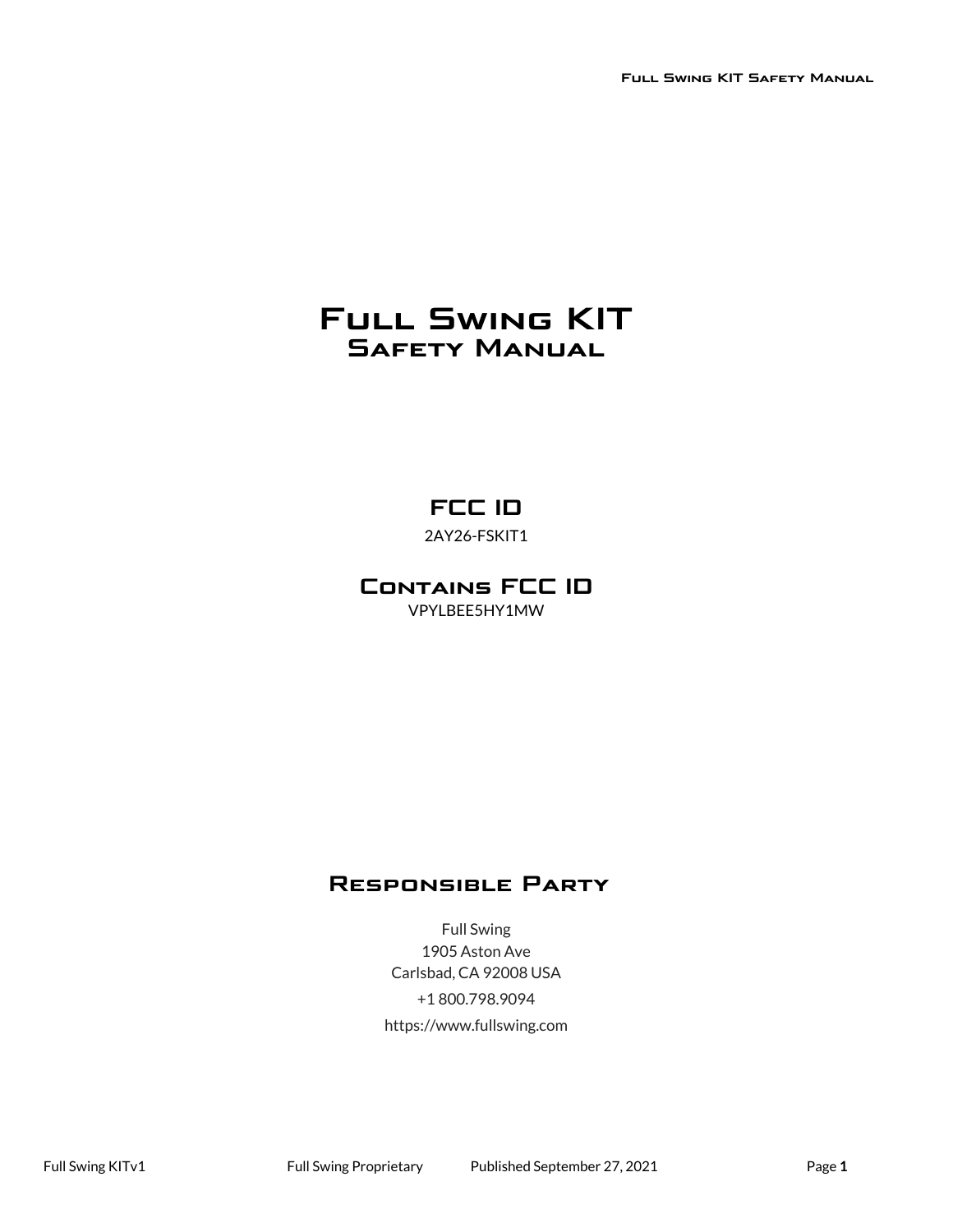# <span id="page-1-0"></span>**Contents**

## <span id="page-1-1"></span>**Disclaimer**

Full Swing Golf doing business as Full Swing has made every effort to provide clear, complete, and accurate information in the *Full Swing KIT Safety Manual* ("Safety Manual"). Full Swing will not be held responsible for issues arising due to typographical errors, or operator interpretation of the language used herein that is different from that intended by Full Swing. All safety information and guidelines are subject to change due to changes in local, federal, and all other applicable laws. Full Swing reserves the right to revise this document and to make changes in the content hereof without obligation to notify any person or persons of such revisions or changes. In no event shall Full Swing, its employees, or authorized representatives be liable for any damages or losses, direct or indirect, arising from the use of any technical or operational information contained in this *Safety Manual*.

## <span id="page-1-2"></span>**Copyright Notice**

This *Safety Manual* is copyright 2021 Full Swing Golf doing business as Full Swing. All worldwide rights and remedies under all intellectual property laws and industrial property laws are reserved. Full Swing Registered U.S. Patent and Trademark Office.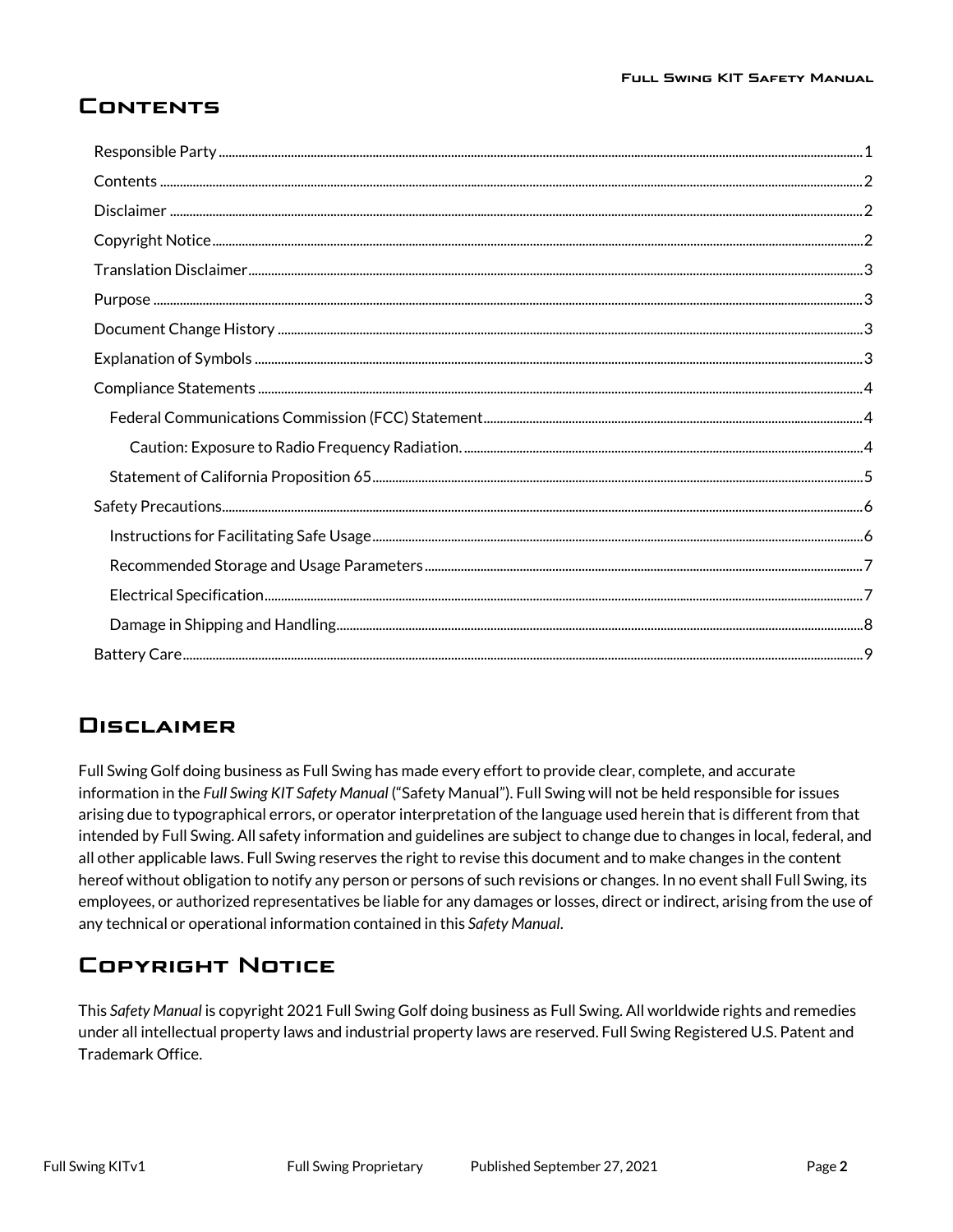## <span id="page-2-0"></span>**Translation Disclaimer**

This document was originally prepared in English and any translations are provided for convenience only. While reasonable efforts were made to provide accurate translations, Full Swing will not be held responsible for any errors, omissions, or ambiguities.

## <span id="page-2-1"></span>**Purpose**

This *Safety Manual* includes safety guidelines for correct use of the Full Swing KIT, instructions for setting up and using the Full Swing KIT, reference material on Full Swing KIT administrative utilities and diagnostic functions, and a summary of other documentation included with the Full Swing KIT or available from Full Swing.

**Note:** This *Safety Manual* is included in the purchase of a new Full Swing KIT. Customers with an existing Full Swing KIT using an earlier software release version should also review this *Safety Manual*, as there may have been changes in how the software is installed and how it should be used.

## <span id="page-2-2"></span>**Document Change History**

| Date            | Section(s) | <b>Description</b>                                                     |
|-----------------|------------|------------------------------------------------------------------------|
| August 20, 2021 | All        | Initial release                                                        |
| August 26, 2021 | All        | Updated product name to match all other product documents<br>$\bullet$ |
|                 |            | Updated formatting, fonts, and non-product language                    |

## <span id="page-2-3"></span>**Explanation of Symbols**

| Symbol | <b>Meaning</b>         | This Symbol Indicates                                                                                                                                                                                                           |
|--------|------------------------|---------------------------------------------------------------------------------------------------------------------------------------------------------------------------------------------------------------------------------|
|        | Caution                | a potentially hazardous situation that could result in minor or moderate injury to the Full<br>Swing KIT or operator. The Safety Manual and the safety precautions must be consulted<br>in all cases where this symbol appears. |
|        | Warning                | the presence of hazardous voltages inside the cover (there are no operator-serviceable<br>components inside the Full Swing KIT). Do not remove the Full Swing KIT covers.                                                       |
|        | Alternating<br>Current | Alternating Current                                                                                                                                                                                                             |
|        | Direct Current         | <b>Direct Current</b>                                                                                                                                                                                                           |
|        | On/Off (Power)         | the power button                                                                                                                                                                                                                |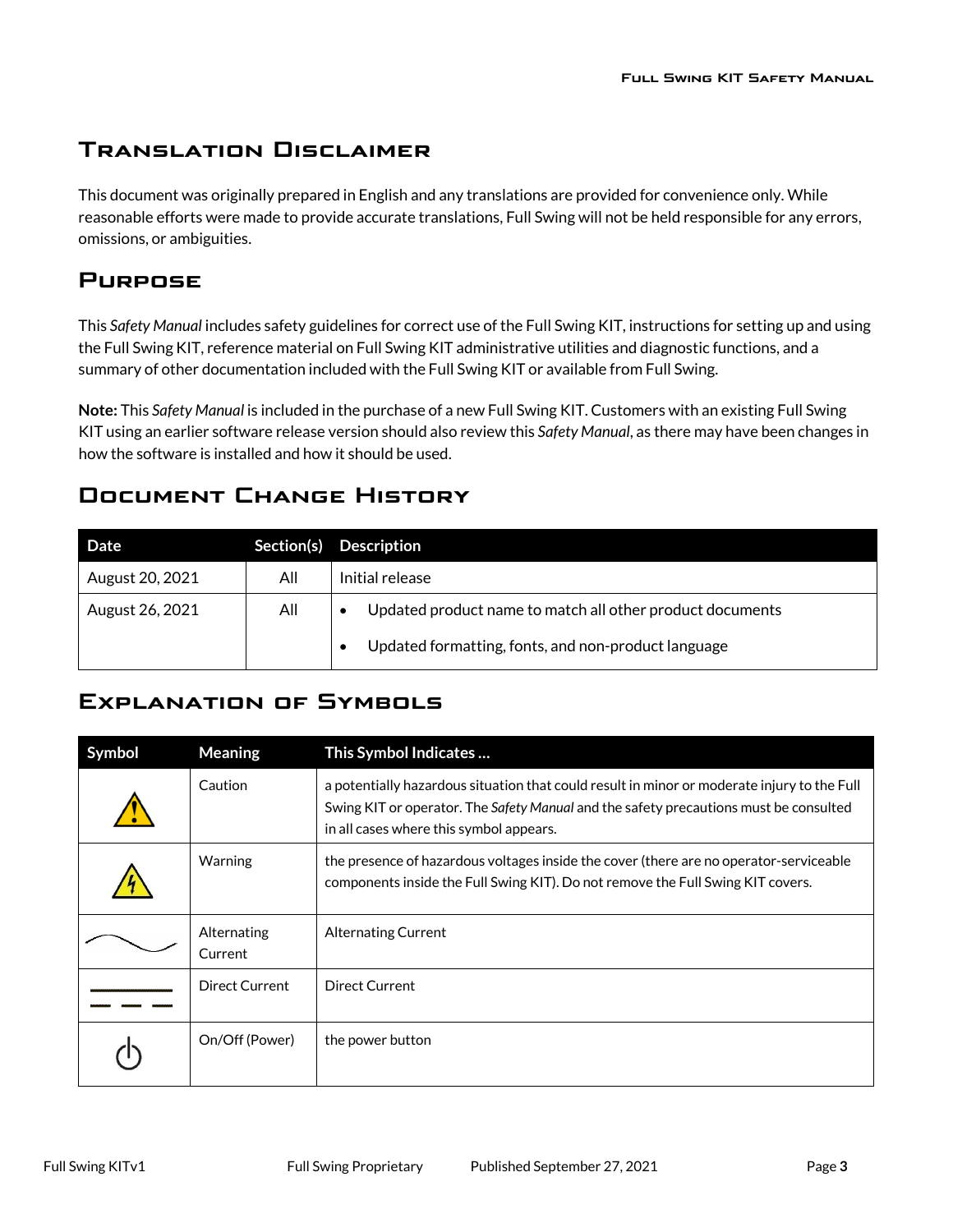| Symbol | <b>Meaning</b>  | This Symbol Indicates                                                                                       |
|--------|-----------------|-------------------------------------------------------------------------------------------------------------|
| $\Box$ | Class II Device | Class II devices. These devices are not provided with a grounding-type plug (depending<br>on power supply). |
|        | Indoor use only | that this device is designed primarily for indoor use (depending on power supply).                          |

## <span id="page-3-0"></span>**Compliance Statements**

### <span id="page-3-1"></span>**Federal Communications Commission (FCC) Statement**

The equipment described in the *Safety Manual* generates, and may radiate, radio-frequency energy. If not used in accordance with Full Swing instructions, there may be interference with radio and television reception.

The Full Swing KIT has been tested and found to comply with the limits for a Class B digital device, pursuant to Part 15 [of the FCC Rules.](https://www.fcc.gov/oet/ea/rfdevice) These limits are designed to provide reasonable protection against harmful interference in a residential installation. The Full Swing KIT generates, uses, and may radiate radio frequency energy, and if not installed and used in accordance with instructions, may cause harmful interference to radio communications. There is no guarantee that interference will not occur in an installation. If the Full Swing KIT does cause harmful interference to radio or television reception, which can be determined by turning the equipment off and on, the operator is encouraged to try to correct the interference by taking one or more of the following measures:

- Reorient or relocate the receiving antenna
- Increase the separation between the Full Swing KIT and receiver
- Connect the Full Swing KIT to an outlet on a circuit different from the one which the receiver is currently connected
- Consult the dealer or an experienced radio/TV technician for help

Modifying the Full Swing KIT without the written authorization of Full Swing may result in the Full Swing KIT no longer complying with FCC requirements for Class B digital devices. In that event, the customer's right to use the Full Swing KIT may be limited by FCC regulations, and the customer may be required to correct any interference to radio or television communications at the customer's own expense.

**Note:** This Full Swing KIT complies with [Part 15 of the FCC Rules,](https://www.fcc.gov/oet/ea/rfdevice) operations subjected to the following conditions: (1) this Full Swing KIT may not cause harmful interference, and (2) this Full Swing KIT must accept any interference received, including that which may cause interference.

# <span id="page-3-2"></span>**Caution: Exposure to Radio Frequency Radiation.**

The Full Swing KIT shall be used in such a manner that the potential for human contact is minimized. This Full Swing KIT complies with FCC radiation exposure limits set forth for an uncontrolled environment. This Full Swing KIT must be installed and operated with a minimum distance of 20 cm (approximately 8 inches) between the radiator and the customer's body.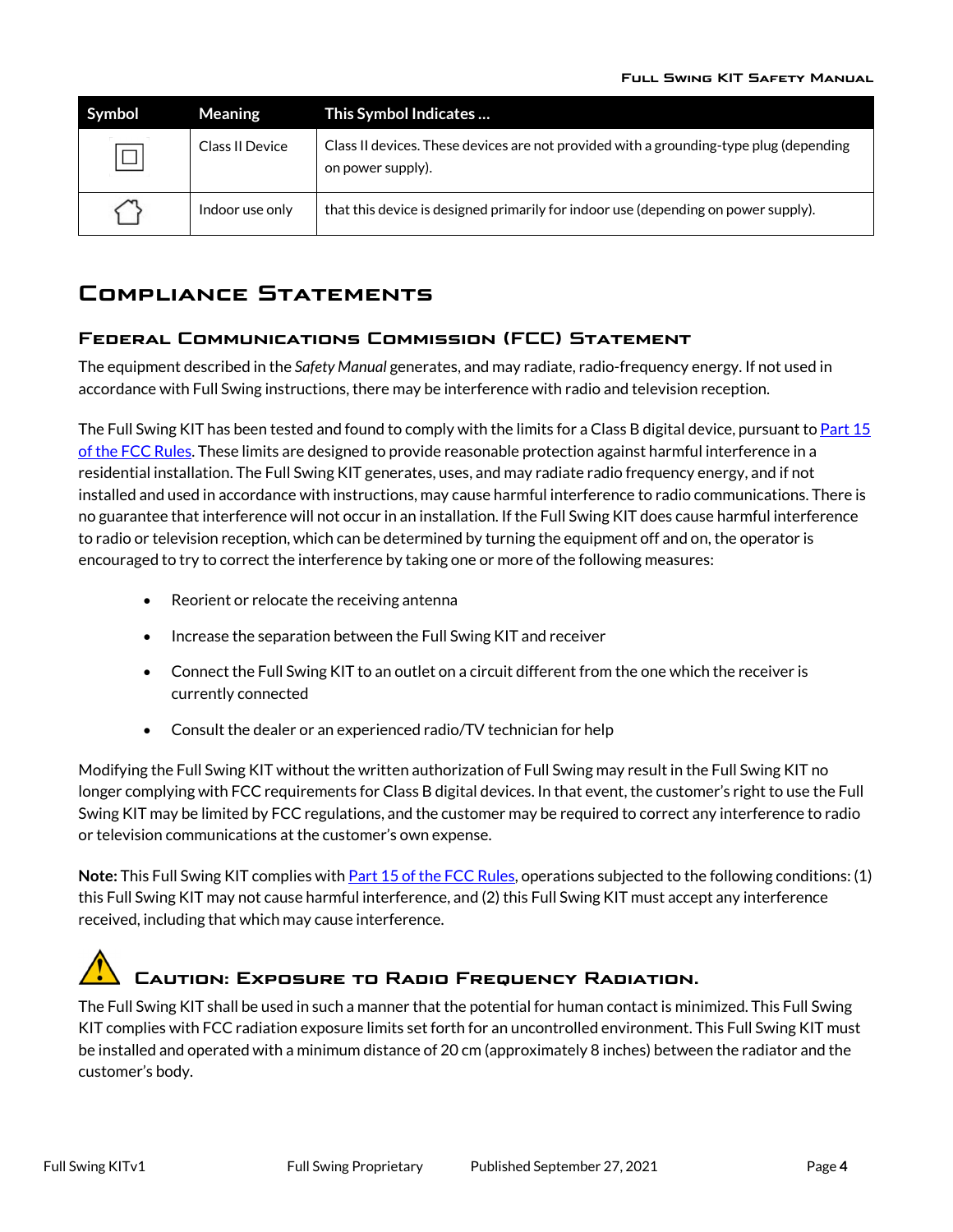### <span id="page-4-0"></span>**Statement of California Proposition 65**

The Safe Drinking Water and Toxic Enforcement Act of 1986 is intended to protect the U.S. State of California citizens and State of California drinking water sources, and to inform citizens about exposure to the presence of specific chemicals. The Safe Drinking Water and Toxic Enforcement Act ("Act")is more commonly known as Proposition 65 and establishes a list of chemicals that the state of California's risk assessment process has determined to be a present risk of cancer, birth defects, or other reproductive harm. The Proposition 65 chemical list can be found at:

<https://oehha.ca.gov/proposition-65/proposition-65-list>

Some products supplied by Full Swing may contain chemicals included in the Act. Full Swing products are not designed to release or expose operators to any of these chemicals. Full Swing products are articles as defined by Occupational Safety and Health Administration (OSHA). Under normal conditions of use, Full Swing products do not release more than very small quantities or trace amounts of a hazardous chemical and do not pose a physical hazard or health risk to employees or customers. However, the parts and components that Full Swing manufacturers and markets may be incorporated directly or indirectly into various consumer products.

**WARNING: This product can expose the customer to chemicals, including nickel, cadmium, antimony oxide (antimony trioxide), which are known to the State of California to cause cancer.** 

For more information, see https://www.p65warnings.ca.gov/.

Full Swing does not accept responsibility for any failure to satisfy the protection requirements resulting from a nonrecommended modification or non-recommended use of the Full Swing KIT.

Any unauthorized changes or modifications without written permission from Full Swing voids the warranty and the operator's authority to operate the Full Swing KIT.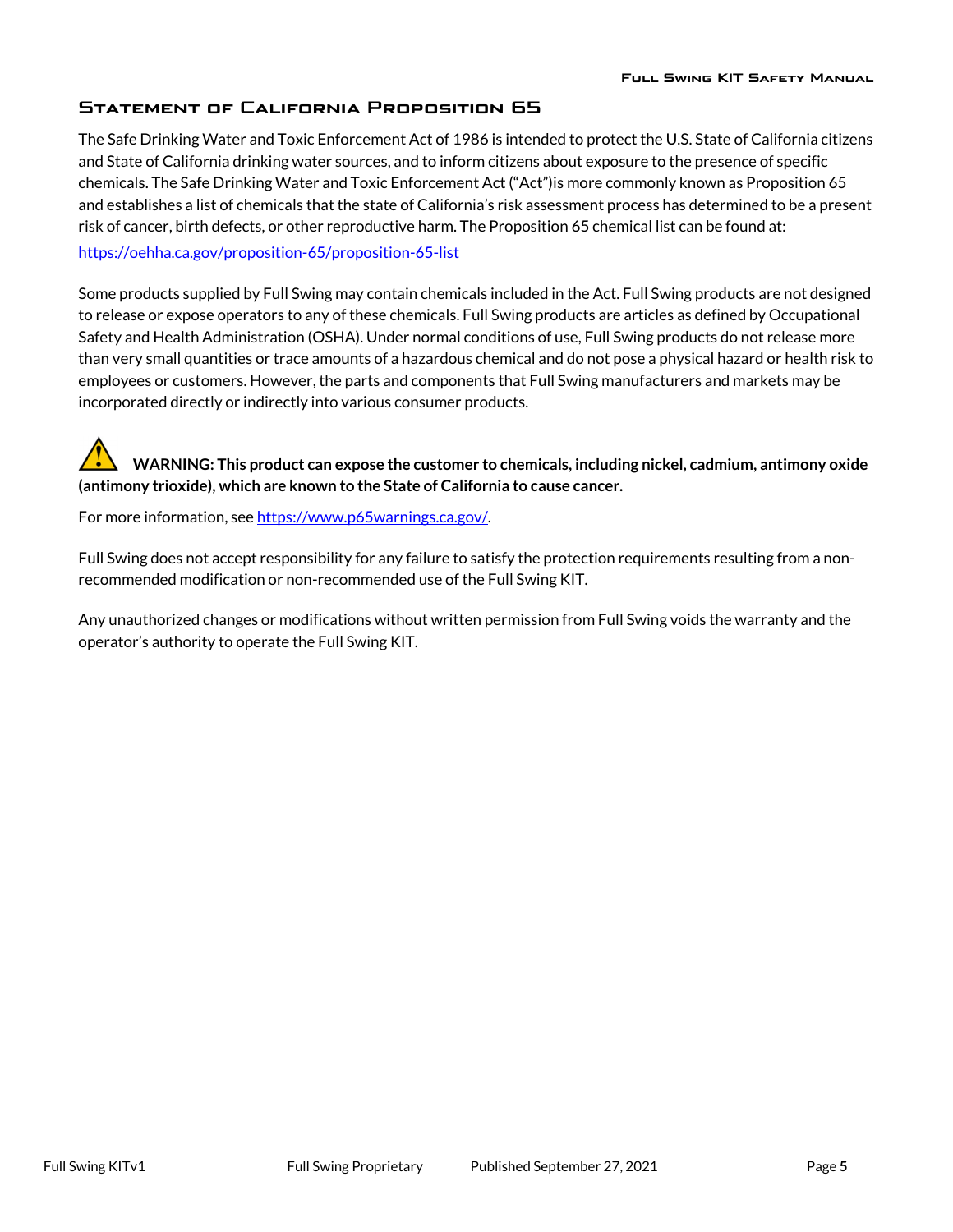# <span id="page-5-0"></span>**Safety Precautions**

The following are examples of cautions and warnings that facilitate the safe use of the Full Swing KIT.



**Caution: It is important that these instructions be read, kept, and understood by the operator. The instructions and safety requirement protect both the operator and the Full Swing KIT.**



**Warning: The Full Swing KIT contains hazardous voltages and can produce other emissions that can cause injury to the operator or others.**

### <span id="page-5-1"></span>**Instructions for Facilitating Safe Usage**

The following instructions facilitate the safe use of the Full Swing KIT.

- Never operate the Full Swing KIT without all its covers securely in place. It contains no operator-serviceable parts. The Full Swing KIT should be returned to Full Swing for any hardware-level repair, hardware upgrade, or other maintenance. Evidence of unauthorized removal or unauthorized attempted removal of the cover(s) terminates the Full Swing KIT warranty.
- The Full Swing KIT may tolerate very light residual wetness, such as what is normal to slightly damp grass, but otherwise must always remain dry. Only use a dry cloth to clean the Full Swing KIT. Do not rinse or immerse any element of the Full Swing KIT or other accessory. Do not use cleaning product of any types, including but not limited to soaps, detergents, ammonia, alkaline cleaners, or abrasive cleaning compounds or solvents. These substances may damage coatings and electronic circuitry.
- Do not store liquids on or near the Full Swing KIT. If a spill occurs, immediately remove and dry the Full Swing KIT.
- The charger plug is used as the power disconnect for the charger. To disconnect all power from the charger, unplug the charger plug from the wall outlet. While charging, the charger plug should always remain easily accessible.
- The charger is designed for indoor use only.
- Do not expose the Full Swing KIT to laser beams as laser beams may damage the internal camera.
- Do not expose the Full Swing KIT to strong vibration or impact (shock) as the internal mechanisms may be damaged by shock. Do not drop the Full Swing KIT.
- The Full Swing KIT is rated IP54.
	- $\circ$  (Particles) IP with the 5 in this position, indicates the Full Swing KIT is Dust Protected. There is limited ingress of dust permitted, and dust will not interfere with operation of the equipment over two-to-eight hours.
	- $\circ$  (Water) IP with the 4 in this position, indicates the Full Swing KIT is protected against water splashed from all directions. Limited ingress is permitted.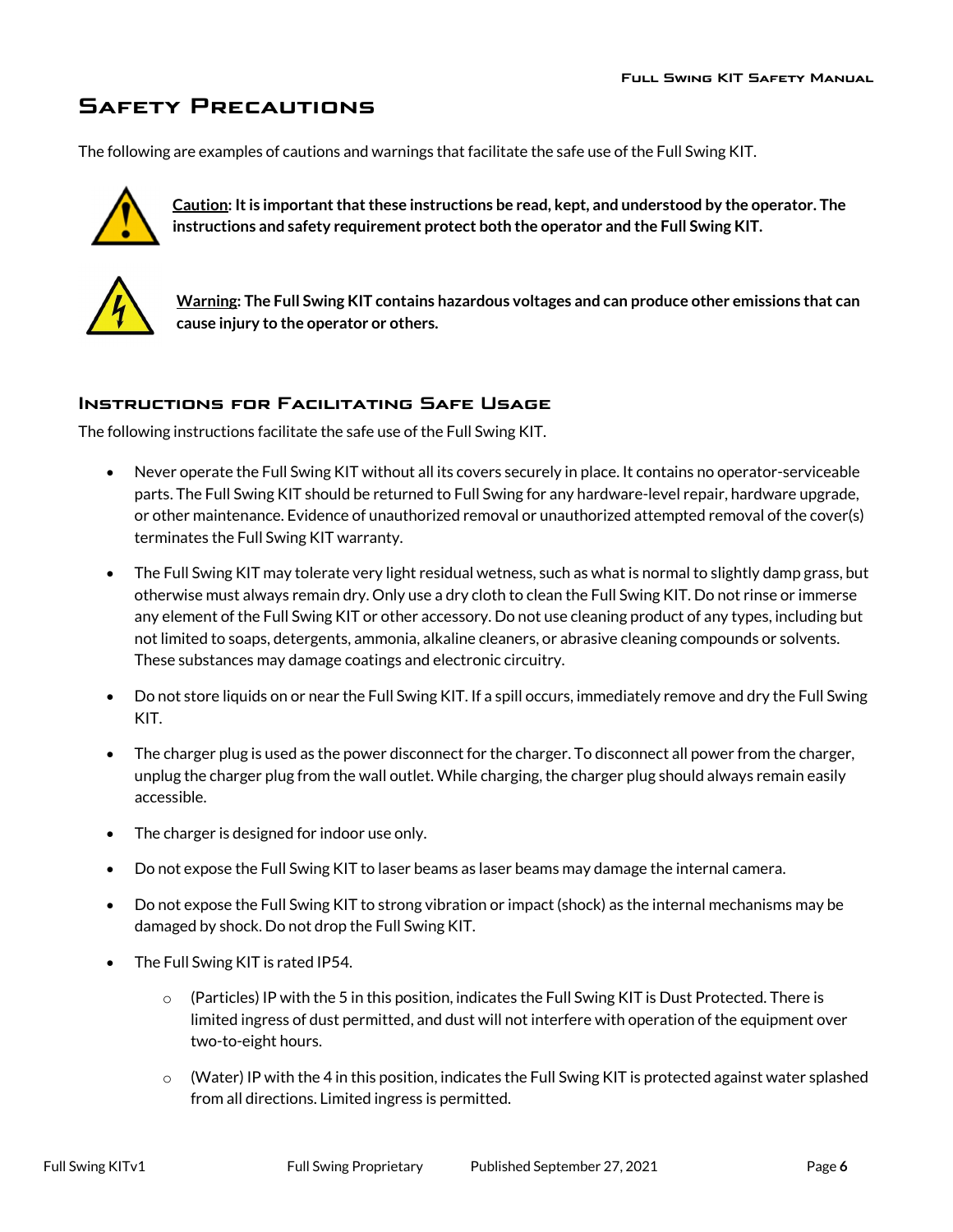- Do not pinch, step on, drive or ride over the Full Swing KIT cables. Immediately replace any power cords suspected of sustaining damage due to crushing or other forms physical damage.
- Do not operate or store the Full Swing KIT near any heat sources, including but not limited to radiators, heat registers, stoves, or any other apparatus that produces heat. Store in a protected, level, and well-ventilated place.
- When storing, avoid exposure to extreme temperatures, damp, severe vibration, strong magnetic fields, direct sunlight, or local heat sources. Do not store or otherwise leave the Full Swing KIT in a car as temperatures in parked cars can exceed the storage range.

### <span id="page-6-0"></span>**Recommended Storage and Usage Parameters**

The recommended storage and usage temperatures for the Full Swing KIT are:

- Operating range: 0° C to 40°C (32°F to 104°F)
- Storage Range: -20° C to 60°C (-4°F to 140°F)
	- $\circ$  Stored < 1 month: -20°C to 60°C (-4°F to 140°F)
	- o Stored > 1 month: -20 $\degree$ C to 30 $\degree$ C (-4 $\degree$ F to 86 $\degree$ F)
- Relative Humidity: 0% to 85% non-condensing
- Rated Altitude: < 2000 meters
- Rated Pollution: Degree 2
- Enclosure rating: IP54/ Type 3
- Recharging time: Approximately 5 hours for a full charge when the Full Swing KIT is not in use.

### <span id="page-6-1"></span>**Electrical Specification**

Input power 100-240V~, 50-60 Hz, 45W Max

• A temperature warning notification presents onscreen if the Full Swing KIT battery exceeds the set temperature threshold of 53°C (127°F)

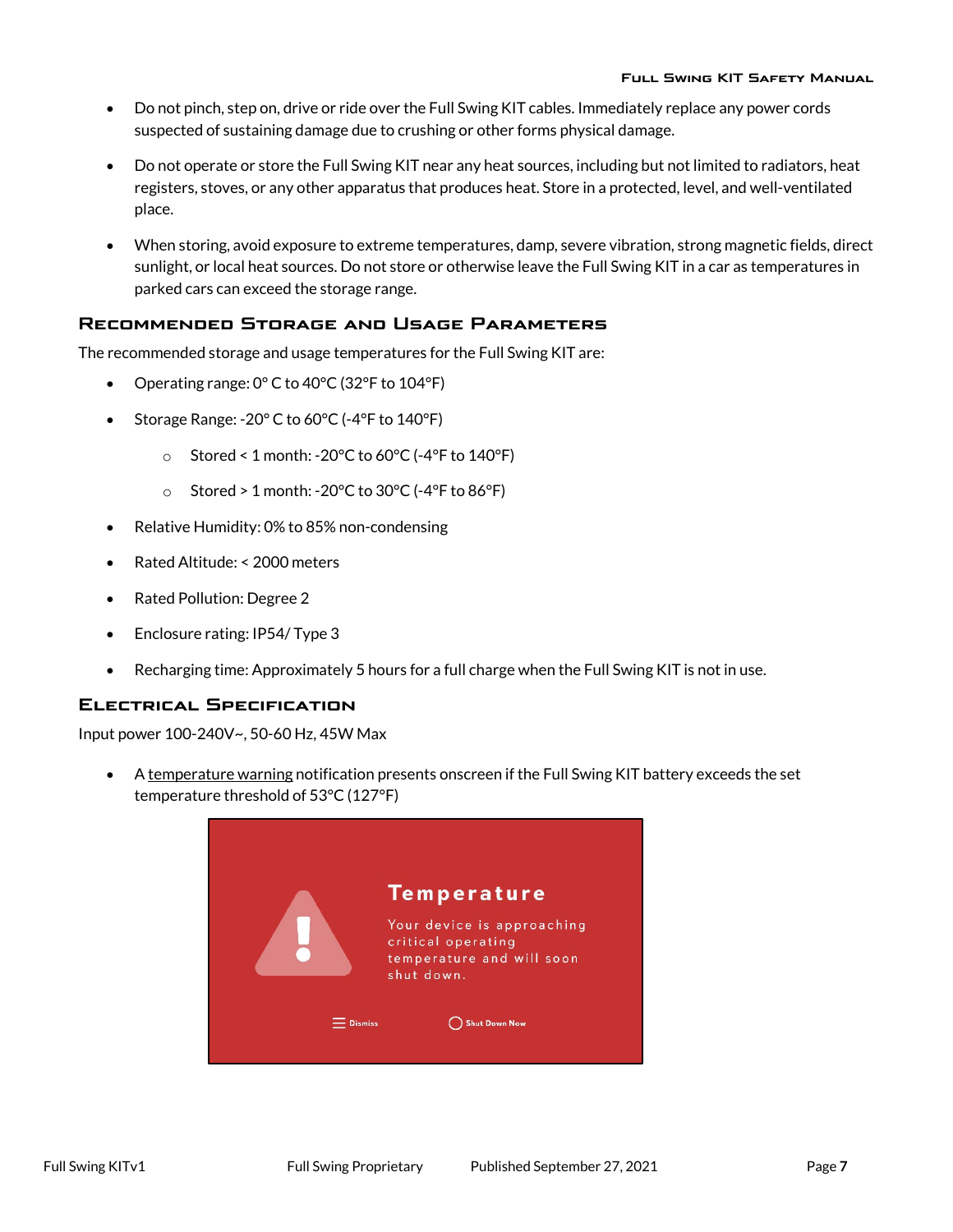• A thermal shutdown notification presents onscreen if the battery temperature of  $55^{\circ}$ C (131 $^{\circ}$ F) is reached or exceeded; at this time the Full Swing KIT automatically performs a thermal shutdown. To resume use of the Full Swing KIT following a thermal shutdown, turn the Full Swing KIT off, move it to a cooler environment, and keep it turned off until the Full Swing KIT has cooled down to normal use temperatures.



### <span id="page-7-0"></span>**Damage in Shipping and Handling**

When a Full Swing KIT has been received by the operator, new or as part of a return to the customer following an upgrade or repair, carefully examine the shipping container for any signs of physical damage. Notify Full Swing immediately if there are any signs of damage. After unpacking the Full Swing KIT, inspect it carefully for any evidence of physical damage.

- The Full Swing KIT is designed and intended for the purpose and use described in Full Swing KIT documentation.
- The Full Swing KIT may only be used with the equipment and within the operating conditions as described in system documentation.
- All country and industry-specific statutory or otherwise mandatory laws and regulations apply unless stated otherwise in relevant documentation.
- The operator is solely responsible for applications which may exceed the intended use described herein for all parts and equipment of the Full Swing KIT.
- Full Swing does not accept any liability beyond the intended usage. The following applies: Individual Restrictions and product equipment, device specifications in the offer description from the manufacturer (also found in the delivery contract), and applicable warranty terms.
- Intended use also means that all specifications in these instructions must be followed. Any use beyond the designated intended use is considered misuse.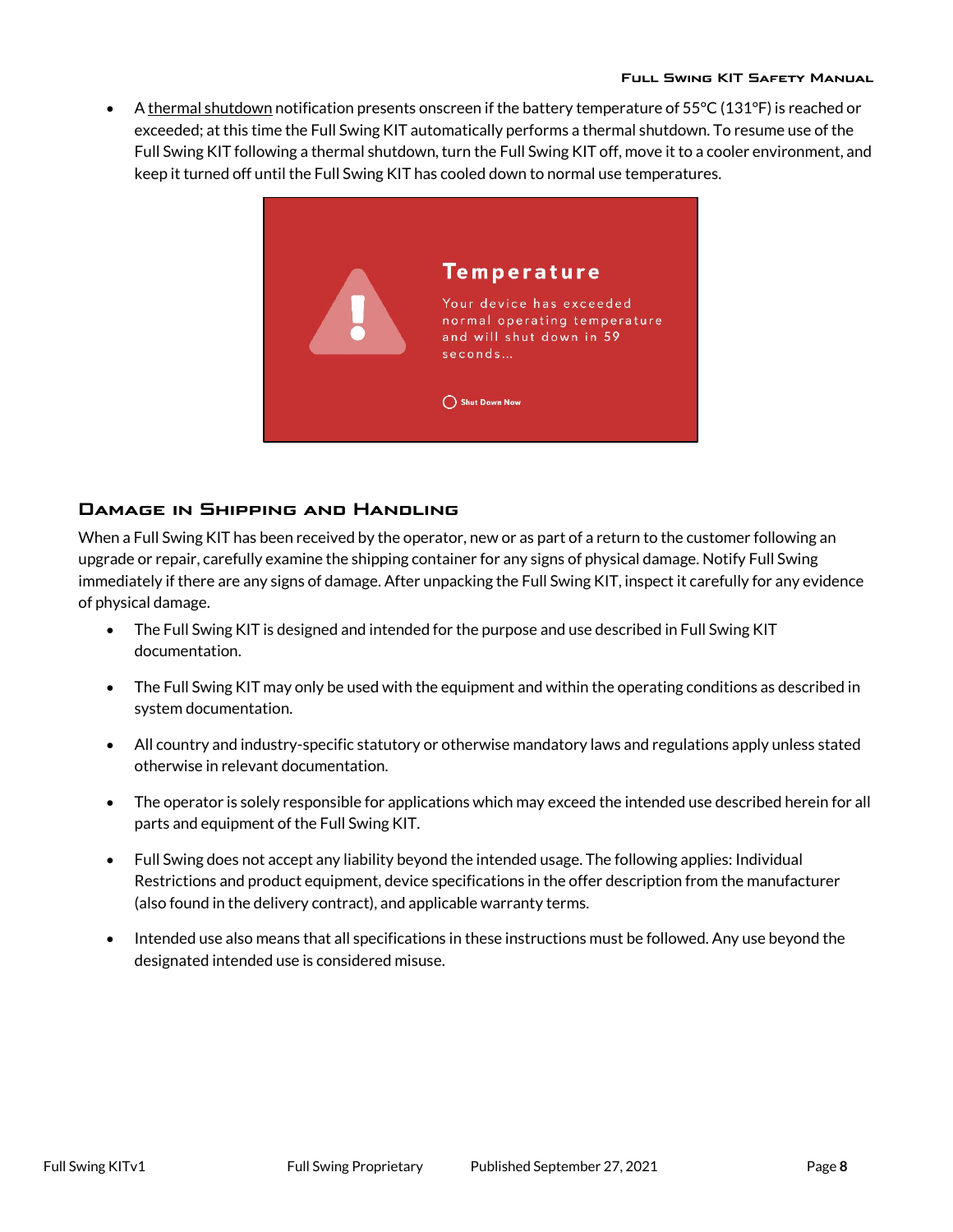# <span id="page-8-0"></span>**Battery Care**

The Full Swing KIT contains a lithium-ion battery. Lithium-ion batteries may be subject to special handling requirements pursuant to federal and local laws. Do not handle the Full Swing KIT if the battery is damaged or leaking. Disposal of batteries must be in accordance with local environmental regulations. Storing batteries fully charged or in high temperature conditions may permanently reduce the life of the battery. Available battery capacity may also be temporarily lessened after storage in low temperature conditions.



**WARNING: Do not expose the battery to excessive heat.**

**WARNING: Failure to read, understand, and follow these instructions may result in overheating, chemical leakage, smoke emission, fire, or other potentially harmful results.**

- Always follow correct battery handling and storage practices. Incorrect handling and failure to abide by correct storage instructions may result in permanent damage to batteries or degrade battery charge holding capacity. Incorrect handling practices or failure to comply with instructions may also put the customer at risk.
- Lithium-Ion batteries self-discharge with age. When storing for long periods of time, charge the batteries to a capacity-level of 40% to 50%. If batteries are stored for long periods of time, Full Swing recommends that the charge levels be checked at least once every six (6) months and recharging the batteries to a capacity-level of 40% to 50%.
- Do not store the device with the batteries in a fully charged state for extended periods of time.
- Do not overcharge the battery. Overcharging may increase internal temperatures beyond the recommended limits and cause permanent damage to the battery.
- When not in use, store the Full Swing KIT in a cool, dry place. Avoid extreme hot and cold temperatures (such as inside a hot car).
- Do not expose the Full Swing KIT to corrosive gas.
- Do not expose the Full Swing KIT to direct sunlight for prolonged periods of time.
- Storing batteries in a discharged state for long periods of time may result in loss of the ability to hold a charge due to self-discharging.
- If recharging operation fails to complete even when a specified recharging time has elapsed, immediately stop further recharging.
- Do not discard the Full Swing KIT and its internal battery into fire or heat.
- If the internal battery emits an odor, generates heat, or in any way appears abnormal during use, recharging, or storage, immediately discontinue use.
- Should electrolytes begin leaking from the battery and come in contact with skin, clothing, or eyes, do the following and seek medical assistance:
	- $\circ$  Contact with skin or clothing, immediately wash the discharge off with running water. Failure to do this can result in skin inflammation.
	- $\circ$  Contact with eyes, do not rub them. Rinse the eyes with clean running water and immediately seek medical attention. Failure to do this may result in eye injury.